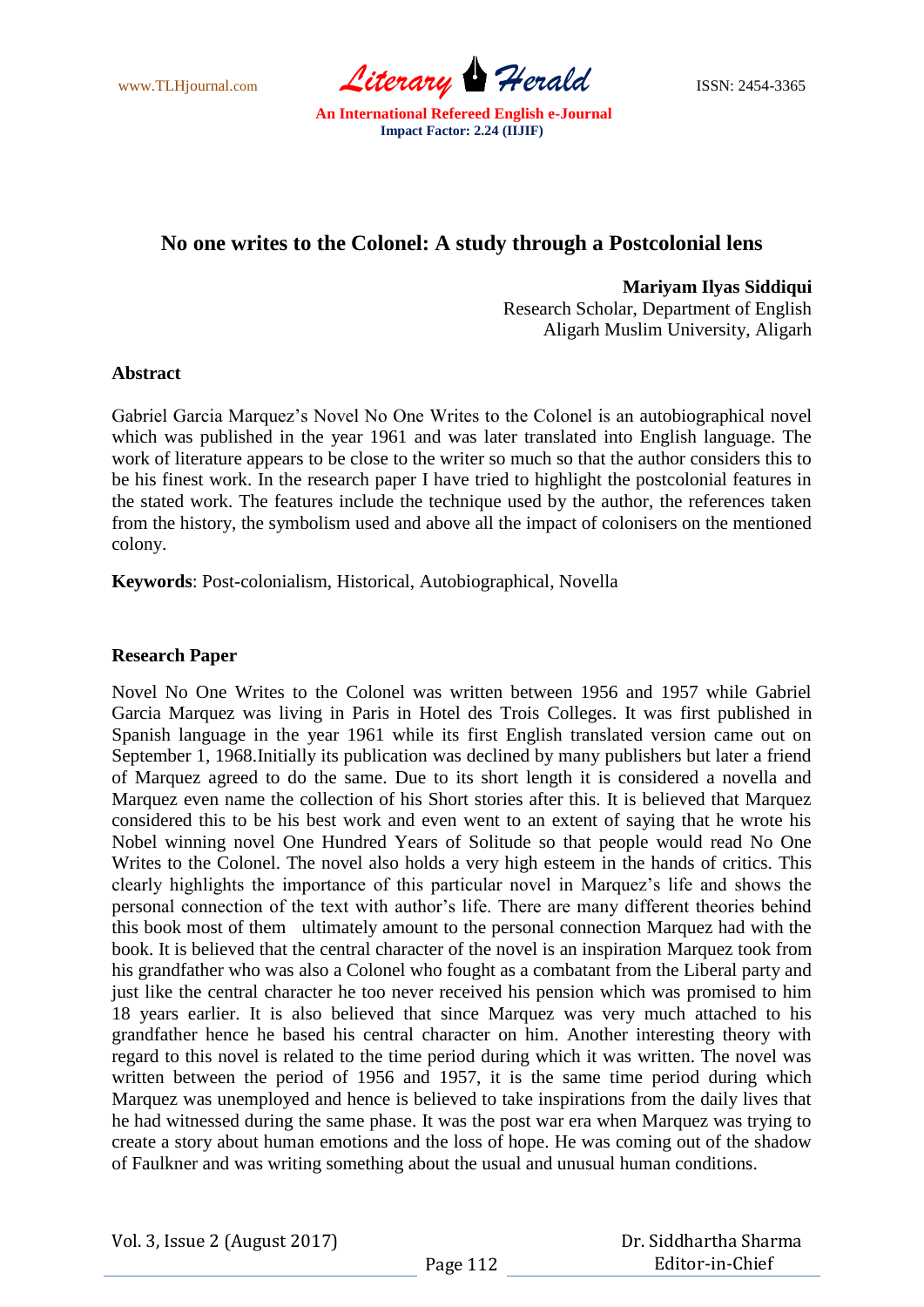www.TLHjournal.com *Literary Herald* ISSN: 2454-3365

The novel is based in the town of Columbia during one of the most important era that Colombia has ever faced i.e. during a civil war. It is known as La Violencia in Spanish. The period ranges from 1948 -58. It took place between the paramilitary forces of the Conservatives and the Liberals. The history of Civil War says that it broke when one of the popular politicians who were also a presidential candidate from a Liberal Party was murdered. The war started with Bogotazo riots which killed around 5000 people. It was also the time when Catholicism was a major religion which was followed and it was said that the church authorities supported the Conservatives. Thus a lot was said about how the several priests directly orders the murder of the opposition during Catholic masses. Although no official statements were made from the Board of Bishops but they were accused of this unproven act. It was later mentioned in a 1950 book Lo que el cielo no perdona ("What heaven doesn't forgive") which was written by the secretary to Builes, Father Fidel Blandon. As a result of this he went into disguised to save himself from prosecution which he eventually had to face once he was identified. Looking at the history of Columbia it is easy to figure out that violence is ubiquitous in Columbia. According to Ganzalo Sanchez, a former Bolivian president,

"There is hardly a single social sphere, geographical location, or group that has not been affected by violence. Be it in the cities or remote rural areas, the social microsphere of the family or the macro sphere of politics, the lower, middle, or upper class, the judiciary or any business sector, violence is everywhere".

Moreover it was also the time of the military rule of General Rojas Pinilla, a period from 1953 to 1957 when the civil liberties of the Columbian citizens were curtailed and the censorship of the press was established.

In Columbia the two political parties which were creating chaos were Columbia Conservative Party and Columbia Liberal Party. Both of these were responsible for the estimated lives of 200,000 people which were lost during the period, a figure which amounts to 2.79% of the total population which was aged 15 years or older. The culture of violence in Columbia is rooted to the Spanish Colonial rule and has existed since then. With Conservatives coming into power after the election of 1946 the condition worsens. The atrocities committed by both the parties were horrific. Regina Janes quotes an anonymous witness who thus describes the actions of the Conservative authorities:

*"My eyes have seen many sights. I have seen men coming into the cities mutilated, women raped, children flogged and wounded. I saw a man whose tongue had been cut out and people who were lashed to a tree and made to witness the cruel scene told me that the policemen yelled, as they cut out his tongue: ―You won"t be giving any more cheers for the Liberal Party, you bastard. They cut the genitals off other men so that they wouldn"t procreate any more Liberals. Others had their legs and arms cut off and were made to walk about, bleeding, on the stumps of their limbs. And I know of men who were held bound while policemen and Conservative civilians took it in turns to rape their wives and daughters. Everything was carried out according to a preconceived plan of extermination. And the victims of these bloodthirsty policemen were poor, humble country people who were members of the Liberal Party. Their wives, their old folk and their children were shot in the full light of the day. The official police took possession of the property of Liberal farmers, killed the owners,*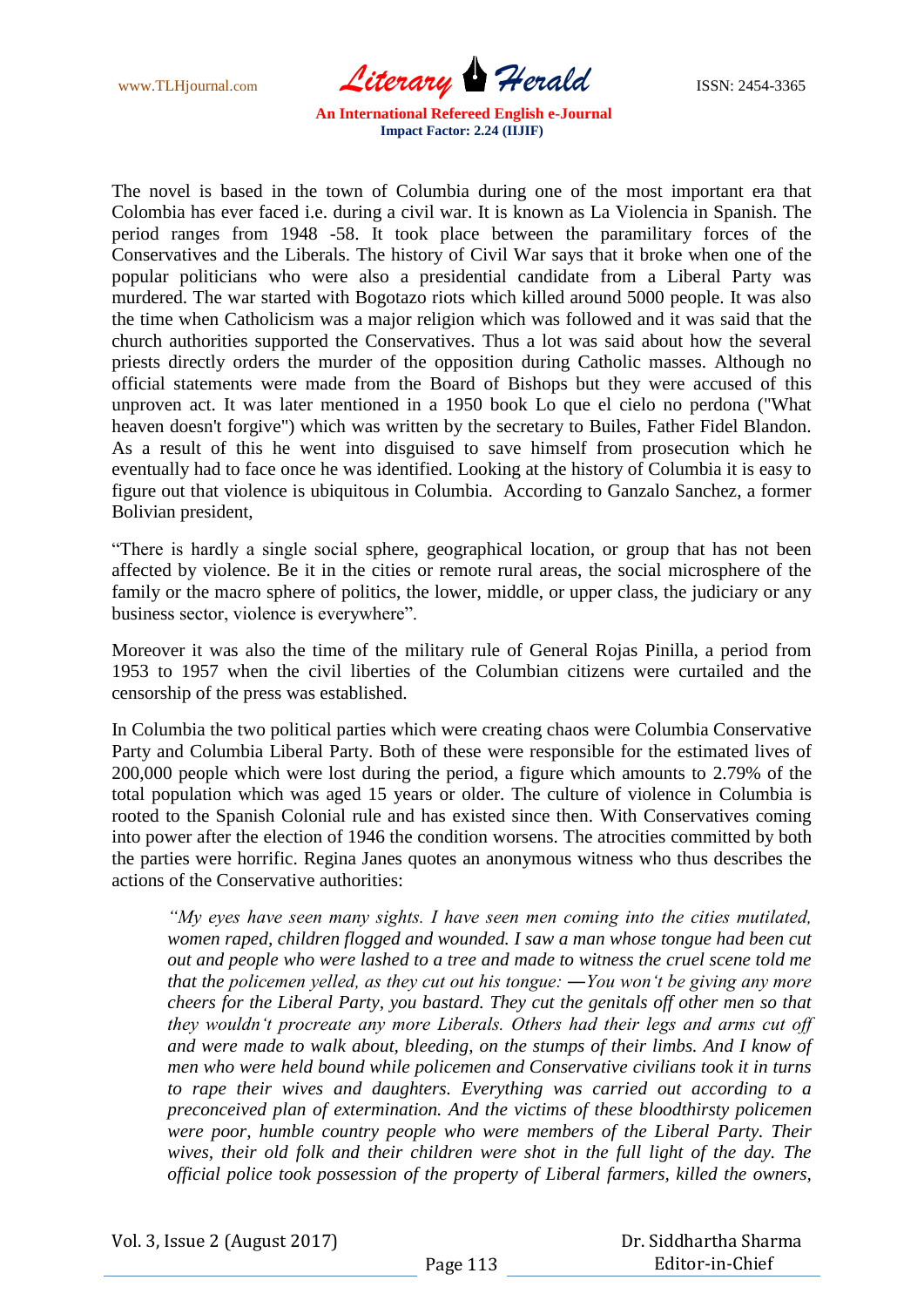www.TLHjournal.com *Literary Herald* ISSN: 2454-3365

*requisitioned their barns and disposed of their money, their livestock; in a word, of all that had been the livelihood of their families. At times these atrocious crimes were committed under the cover of night, with the encouragement of high government officials. And all this in the false name of God, with holy medals jingling around their necks and without remorse". (43)*

So the novel set during this horrific time period of the Columbian history revolves around a retired Colonel whose name has not been mentioned in the entire novel. The novel is set during a specific time and space but it does seem to cut across time and space in terms of Mikhail Bakhtin. The unnamed central character leads to the feeling of how insignificant an individual living in Columbia is. The novel is not set in the mythical town of Macondo, in fact it is set in an unnamed small town which is typified as "el pueblo". The description of this small village with river, almond trees, shops owned by Syrian merchants depicts that it can be any forgotten town in the North eastern region of Colombia. The town isn"t Macondo but it shares some features with the mythical village such as the humidity which is very suffocating, the penetrating heat, never ending rains and the flora and fauna. Just like Macondo the only connection with the outside world is through river. Every Friday, the boats arrive with the awaited mails and that"s how they connect to the outside world. No particular geographical description of the town has been given. The travellers who travel are said to take 8 long hours to reach the town, but from where and any close by town is not been named. By the vague description and the fact that Marquez have some personal context to the book responds to the fact that it might correspond to a town named Sucre where Marquez has done his schooling and eventually has met his wife there. The text itself is even less than 100 pages in length and follows the life of colonel for 3 months. It is a deep study of the human psyche in an absurd and unjust world. Despite of the political context of the Columbia history, Marquez has not shown any political violence in detail. In fact it is just felt as an oppressive element of the life of the people living in the town. The Colonel is a veteran of thousand day"s war who lives under Martial Law. The character of colonel is like an everlasting and moving symbol of the human conditions of the people of Columbia. The novel begins with

*"The colonel took the top off the coffee can and saw that there was only one little spoonful left. He removed the pot from the fire, poured half the water onto the earthen floor, and scraped the inside of the can with a knife until the last scrapings of the ground coffee, mixed with bits of rust, fell into the pot." (1)*

Clearly indicating the condition of the colonel in which he is living. Poverty haunts his daily life. Colonel, who is an ageing war hero hasn"t received his pension which was promised to him 18 years before and hence living a financially unstable life. The story does not take place in Macondo, the mythical village. It takes place in an unnamed small town, represented as "el pueblo", the village. The main features of the village are the river, the dusty plaza, the almond trees, and the labyrinth of shops owned by Syrian merchants, known in the village as the Turks, the curlews, the church, and the cockpit. It draws similarities between any forgotten town in the north eastern region of Colombia. The text represents the relationships between the present and the past as well as Colonel"s personal history and the collective history of the town. Colonel and his asthmatic wife are struggling with poverty and the political oppressions of the town. Moving further we got to know that Colonel"s only son,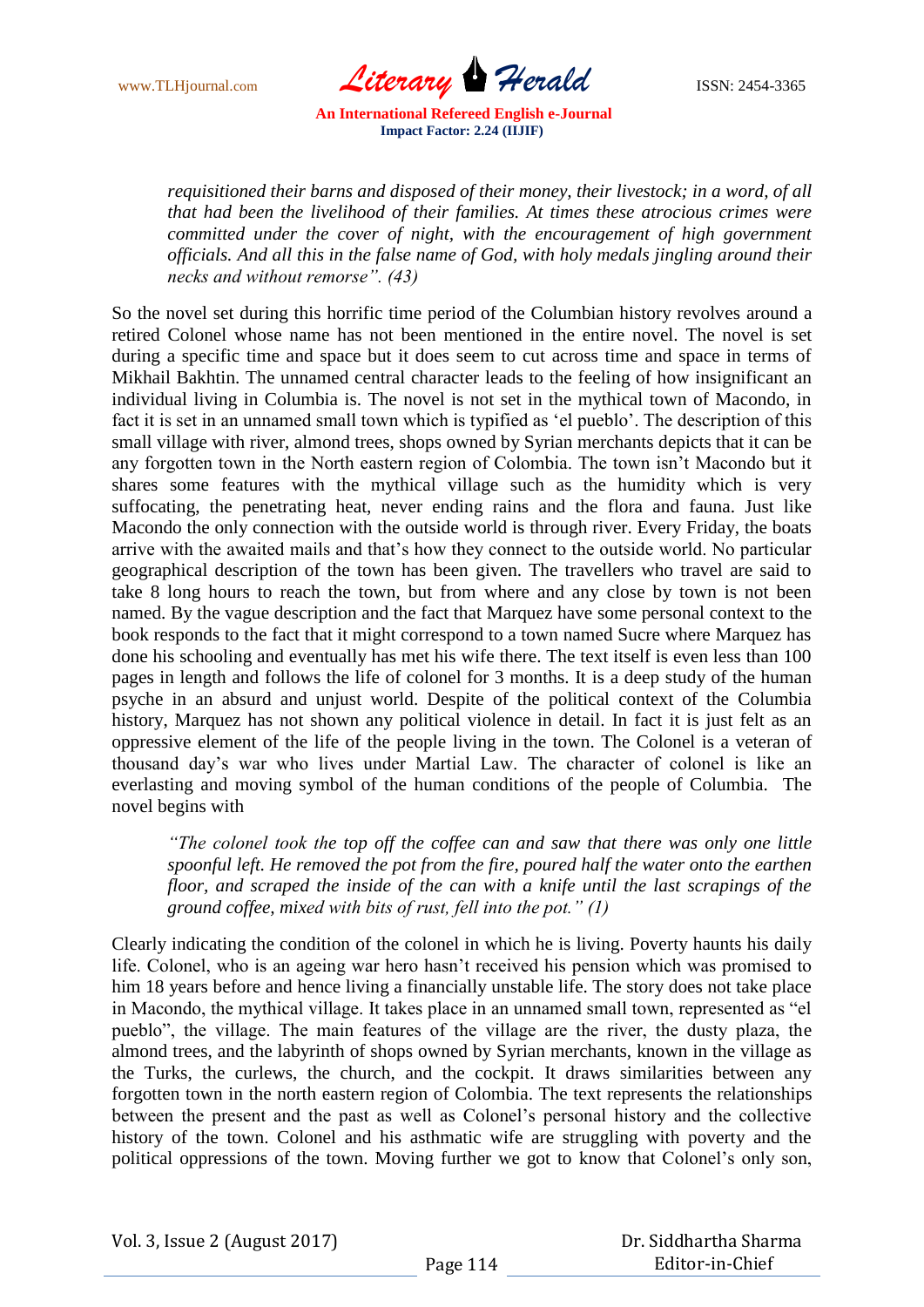www.TLHjournal.com *Literary Herald* ISSN: 2454-3365

Agustin died due to political reasons. As one reads further it becomes even more evident the corruption is going on by local as well as by national officials.

Apparently the novel was written during the Suez Canal Crisis when Marquez himself was struggling with life as he had recently lost his job in the newspaper in Paris. During that time Marques was living with a Spanish actor Tachia. Therefore, the hard times of Gabo can be found similar to that of colonel and his wife and the plot is believed to be originated in the same period of deprivation. It is also indicated that every Friday the Colonel waits for the letter from the officials but unfortunately it's always "another Friday without a letter". Though the past of the Colonel is not bitter but the novel definitely shows the stark contrast of the present day scenario. The frustrations of the present are contrasted against the joyous past when his son was alive. The rooster present in the scene is a symbol of positivity and hope for colonel as it is the only memory of their son left with them even though colonel and his wife were trying to sell the rooster at the best price possible but they were very hopeful from the cockpit fanatics who might pay the right amount. Moreover, most of which Colonel remembers is related to the town"s political history. Marquez here give the description of the politicians as "scrupulously groomed" is in clear contrast to the corrupt Mayor who appears in his balcony unshaven and is seen wearing pyjamas.

When they pass the Mayor's house with a coffin, he said, "Where are they going with that dead man" with authoritative manner and ordered to change the direction. They change the passage and go through the poor areas. A second reference to the country"s lost democracy is the colonel"s recollection of the "tumultuous Electoral Sunday Crowd" with their anticipation of the "Circus unloading" fore-shadowing of the absurd government under which they now live. At the post-office Colonel says to doctor that "There is no hope of elections" (12)

Apart from Mayor there is one more character names Don Sabas who is very cunning and leads a very prosperous and a good life by cheating the innocent and vulnerable people. He has a very good rapport with Mayor and he pretends himself to be a true patriot. In addition to that he was Augustin"s Godfather but is a total contrast to the Colonel. He is a very corrupt businessmen and has earned money through illegal means and everyone knows that but none of the people wanted to say something about it because everyone believes that this will only create more trouble and political repression for them keeping in mind the contacts that Don Sabas had. He didn"t even spare the Colonel. He knows that rooster is the only memory of Augustin left with his parents even then he tempted colonel to earn a good amount of money by selling the precious rooster. Initially he asked Colonel to sell the rooster at a price money of nine hundred pesos and when the colonel and his wife decides to sell it to Sabas he became indifferent to what he said earlier and offered only four hundred pesos to the old couple. The old poverty ridden couple gets exploited at the hands of a corrupt businessman who is in good terms with the governing officials, a typical La Violencia situation which prevails for ten long years in Columbia. Latin American history is revealed through the combination of realist detail, narrative flashbacks and rich symbolism and it reminds us of distant but determinant past of Columbia. The doctor's words clearly explain the evil nature of people like Sabas during La Violencia:

*"The only animal who feeds on human flesh is Sabas, the doctor said. I"m sure he"d resell the rooster for the nine hundred pesos" (55)*

 Dr. Siddhartha Sharma Editor-in-Chief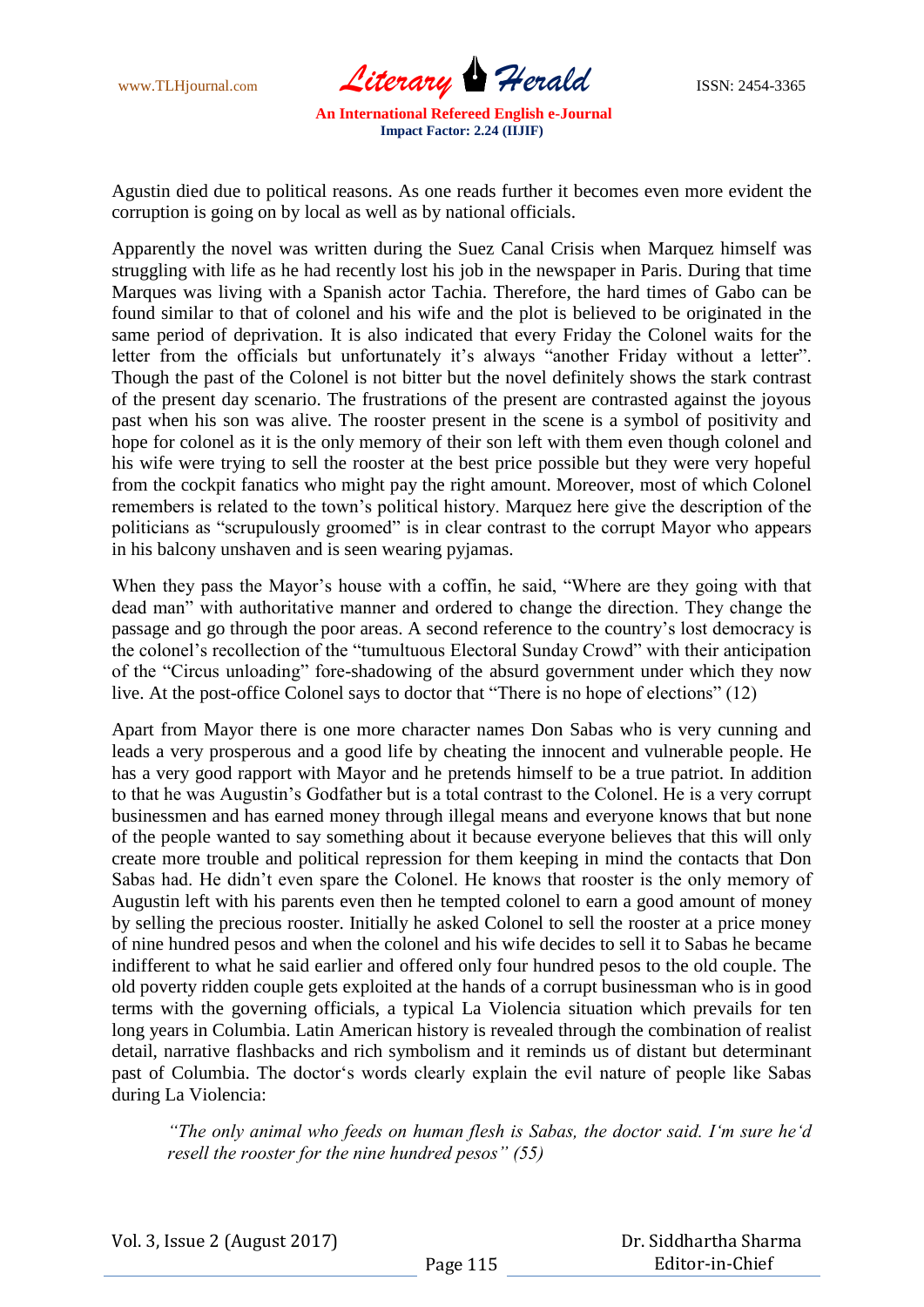www.TLHjournal.com *Literary Herald* ISSN: 2454-3365

The rooster is also there which shows the positivity and hope for colonel. History is the very important in post-colonial writings and Garcia Marquez has used this aspect to write history for retelling the truth as in the second half of 20th century most of the writers did. Waiting also becomes one of the chief characteristics of the human existence of those time as clearly depicted by Marquez through the character of colonel and through time characters experiment the flow of time. He writes, "For nearly sixty years-since the end of the last civil war, the Colonel had done nothing but wait. October was one of the few things which arrived."(6) Bureaucracy proves to be the insurmountable obstacle for the recognition of the Colonel"s right to a pension. He tries to look for solutions by changing the lawyer in charge of his case. But hopes are scarce, as the lawyer points out. The scene between the lawyer and the Colonel reminds us of Kafka. He tries to trace the proof of claim and the lawyer says that would be impossible.

*" The Colonel became alarmed. As treasurer of the revolution in the district of Macondo, he had undertaken a difficult six-day journey with the funds of the civil war in two trunks roped to the back of a mule. He arrived at the camp of Neerlandia dragging the mule, which was dead from hunger, half an hour before the treaty was signed. Colonel Aureliano Buendia-quarter master general of the revolutionary forces*

*on the Atlantic coast-held the receipt for the funds, and included the two trunks in his inventory of the surrender.* 

*"Those documents have an incalculable value" the Colonel said "I agree", said the lawyer. "But those documents have passed through thousands and thousands of hands, in thousands and thousands of offices, before they reached God knows which department in the War Ministry."* 

*"No official could fail to notice documents like those", the Colonel said.* 

*"But the officials have changed many times in the last fifteen years", the lawyer pointed out." Just think about it; there have been seven Presidents, and each President changed his cabinet at least ten times, and each minister changed his staff at least a hundred times…"(28)*

After this discouraging episode with the lawyer, the Colonel decides to assume the case personally and writes a petition to the capital.

Gerald Martin describes the last paragraph as "one of the most perfect in literature.The exhausted old man has managed to fall asleep but his exasperated wife, almost beside herself, shakes him violently and wakes him up. She wants to know what they will live on now that he has finally decided not to sell the fighting rooster but to prepare him for combat:

"What will we eat?"

The Colonel had taken seventy five years –the seventy five years of his life, minute by minute-to arrive at that instant. He felt pure, explicit, invincible, at the moment .He replied:

"Shit."(NWC69)